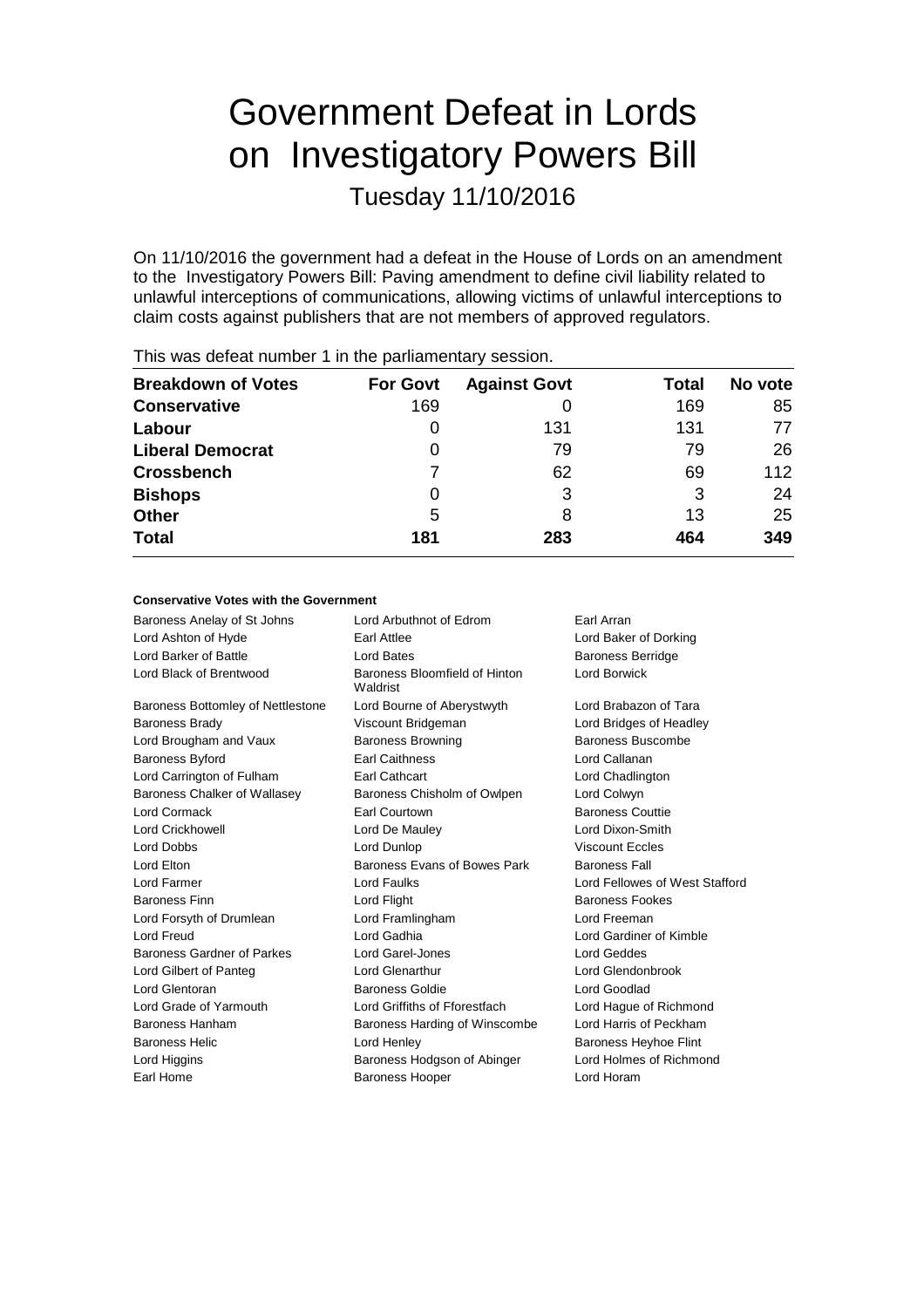Earl Howe Lord Howell of Guildford Lord Hunt of Wirral Lord James of Blackheath Baroness Jenkin of Kennington Lord Keen of Elie Lord King of Bridgwater Lord Kirkham Lord Lamont of Lerwick Lord Lang of Monkton **Lord Lansley** Lord Lexden Earl Lindsay Lord Lingfield Lord Lupton Lord Lyell Lord MacGregor of Pulham Market Lord Mackay of Clashfern Lord Magan of Castletown **Lord Mancroft Baroness Manzoor** Baroness Manzoor Lord Marlesford Lord Mawhinney Lord McColl of Dulwich Lord McInnes of Kilwinning **Baroness McIntosh of Pickering Baroness Mobarik** Lord Moynihan **Baroness Neville-Jones** Baroness Neville-Rolfe Baroness Newlove Baroness Nicholson of Winterbourne Baroness Noakes Lord Northbrook Lord Norton of Louth Lord O'Shaughnessy Baroness O'Cathain Lord Palumbo Lord Patten Baroness Pidding **Lord Popat** Lord Popat Lord Prior of Brampton Baroness Rawlings **Baroness Redfern Baroness Redfern** Lord Ribeiro Viscount Ridley Lord Risby Lord Robathan Baroness Rock Lord Rose of Monewden Lord Ryder of Wensum Baroness Scott of Bybrook Baroness Seccombe Lord Selkirk of Douglas Lord Selsdon Baroness Sharples Lord Sheikh Lord Sherbourne of Didsbury **Baroness Shields Lord Shinkwin** Earl Shrewsbury **Lord Skelmersdale** Lord Shrewsbury **Lord Shrewsbury** Lord Shrewsbury **Lord Shrewsbury** Lord Spicer **Baroness Stedman-Scott** Baroness Stowell of Beeston Lord Strathclyde Baroness Stroud Baroness Sugg Lord Suri Lord Taylor of Holbeach Lord Trefgarne Lord Trimble **Lord True** Lord True Lord Tugendhat Viscount Ullswater Baroness Vere of Norbiton Baroness Verma Lord Vinson Lord Waldegrave of North Hill Baroness Warsi Lord Wei **Duke of Wellington** Baroness Wheatcroft **Duke** of Wellington Lord Whitby Baroness Wilcox Lord Willetts Baroness Williams of Trafford Lord Young of Cookham Viscount Younger of Leckie

### **Conservative Votes against the Government**

#### **Labour Votes with the Government**

# **Labour Votes against the Government**

Baroness Armstrong of Hill Top Baroness Bakewell **Baroness Lord Bassam of Brighton** Lord Berkeley Baroness Billingham Baroness Blood Lord Blunkett **Lord Bragg Lord Bragg Lord Brennan** Lord Brooke of Alverthorpe Lord Brookman Lord Campbell-Savours Baroness Chakrabarti **Lord Clark of Windermere** Baroness Cohen of Pimlico Lord Collins of Highbury **Baroness Corston** Baroness Crawley Baroness Dean of Thornton-le-Fylde Lord Desai **Baroness Danaghy** Baroness Donaghy Baroness Drake Lord Dubs Lord Dubs Lord Elder Lord Evans of Watford **Baroness Farrington of Ribbleton** Lord Foster of Bishop Auckland Baroness Gale **Baroness Golding** Lord Giddens **Baroness Golding** Lord Gordon of Strathblane Baroness Gould of Potternewton Lord Grantchester Lord Grocott Lord Hain Viscount Hanworth Lord Harris of Haringey Lord Harrison Lord Haskel Lord Haworth **Baroness Hayter of Kentish Town** Baroness Healy of Primrose Hill Baroness Hilton of Eggardon Baroness Hollis of Heigham Lord Howarth of Newport Baroness Howells of St Davids Lord Hughes of Woodside Lord Hunt of Kings Heath Lord Hunt of Chesterton Lord Irvine of Lairg Lord Jones Baroness Jones of Whitchurch Baroness Jowell Lord Judd Baroness Kennedy of The Shaws Baroness Kennedy of Cradley Lord Kennedy of Southwark

Lord Allen of Kensington Lord Alli Baroness Andrews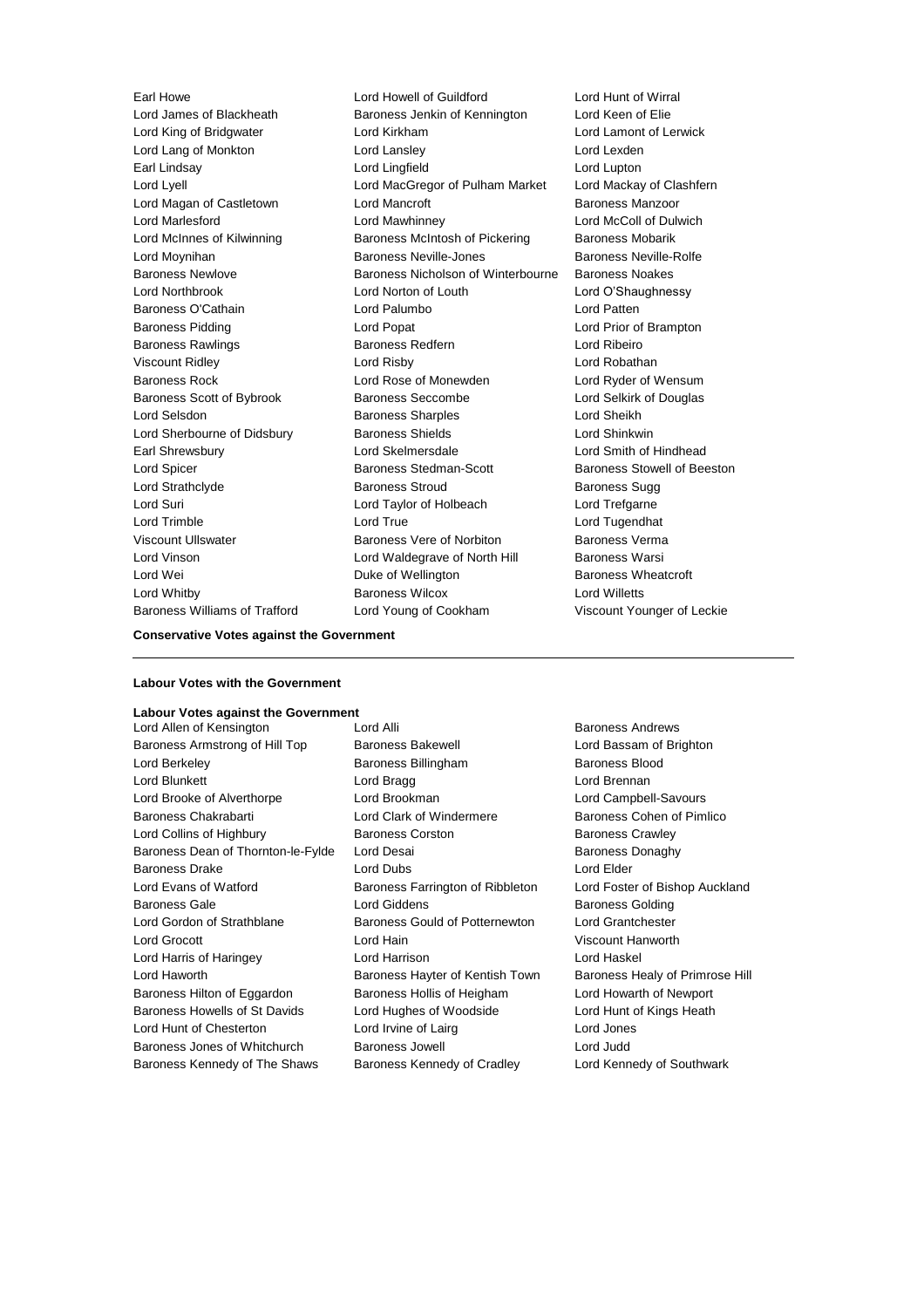Baroness Kingsmill Baroness Kinnock of Holyhead Lord Kinnock Lord Kirkhill Lord Knight of Weymouth Baroness Lawrence of Clarendon Lord Layard Lord Lea of Crondall Lord Leitch Lord Lennie Baroness Liddell of Coatdyke Lord Liddle Lord Lipsey Baroness Lister of Burtersett Lord Lympne Lord Maxton Lord McAvoy Lord McConnell of Glenscorrodale Baroness McDonagh Baroness McIntosh of Hudnall Lord McKenzie of Luton Lord Monks Lord Morris of Handsworth Baroness Morris of Yardley Lord Murphy of Torfaen Lord O'Neill of Clackmannan Lord Parekh Lord Patel of Bradford Lord Pendry Corresponding Baroness Pitkeathley Lord Ponsonby of Shulbrede Lord Prescott **Baroness Primarolo** Baroness Quin Baroness Ramsay of Cartvale Baroness Rebuck Lord Reid of Cardowan Lord Richard Lord Robertson of Port Ellen Lord Rooker Lord Rosser Lord Rowlands Baroness Royall of Blaisdon Lord Sawyer **Baroness Sherlock** Baroness Sherlock Viscount Simon Baroness Smith of Basildon Lord Smith of Leigh Baroness Smith of Gilmorehill Lord Snape Lord Soley Lord Stevenson of Balmacara Lord Stone of Blackheath Baroness Symons of Vernham Dean Lord Taylor of Blackburn Baroness Taylor of Bolton Lord Tomlinson Lord Touhig Lord Triesman Lord Tunnicliffe Baroness Warwick of Undercliffe Lord Watson of Invergowrie Lord Watts Lord West of Spithead Baroness Wheeler Baroness Whitaker Lord Whitty Lord Wood of Anfield Lord Woolmer of Leeds Lord Young of Norwood Green Baroness Young of Old Scone

### **Liberal Democrat Votes with the Government**

### **Liberal Democrat Votes against the Government**

Baroness Bakewell of Hardington Mandeville Lord Wallace of Saltaire **Lord Wallace of Tankerness** Baroness Walmsley Lord Willis of Knaresborough

Baroness Benjamin Baroness Bonham-Carter of Yarnbury Baroness Bowles of Berkhamsted Lord Bradshaw Baroness Brinton Lord Bruce of Bennachie Lord Campbell of Pittenweem Lord Carlile of Berriew Lord Chidgey Lord Clement-Jones Lord Cotter Lord Dholakia Baroness Doocey **Baroness Falkner of Margravine** Lord Fearn Baroness Featherstone Lord Foster of Bath Lord Fox Baroness Garden of Frognal Lord German **Earl Glasgow** Earl Glasgow Lord Goddard of Stockport Baroness Grender Baroness Hamwee Baroness Harris of Richmond Baroness Humphreys Lord Hussain Baroness Hussein-Ece Baroness Janke Lord Jones of Cheltenham Lord Kirkwood of Kirkhope Baroness Kramer Lord Lee of Trafford Lord Loomba Baroness Ludford Lord Maclennan of Rogart Baroness Maddock Lord Marks of Henley-on-Thames Lord Newby Baroness Northover Lord Oates Lord Paddick Lord Purvis of Tweed Baroness Randerson Lord Razzall Lord Redesdale Lord Rennard Lord Roberts of Llandudno Lord Rodgers of Quarry Bank Lord Sharkey **Baroness** Sheehan Lord Shipley Lord Shutt of Greetland Lord Smith of Clifton Baroness Smith of Newnham Lord Steel of Aikwood Lord Stephen Lord Stoneham of Droxford Lord Strasburger Corporation Baroness Suttie Lord Taverne Lord Taylor of Goss Moor Lord Teverson Lord Thomas of Gresford Baroness Thomas of Winchester Viscount Thurso Lord Tope Lord Tordoff Lord Tyler

Lord Addington Lord Allan of Hallam Lord Ashdown of Norton-sub-Hamdon Baroness Barker **Lord Beith**